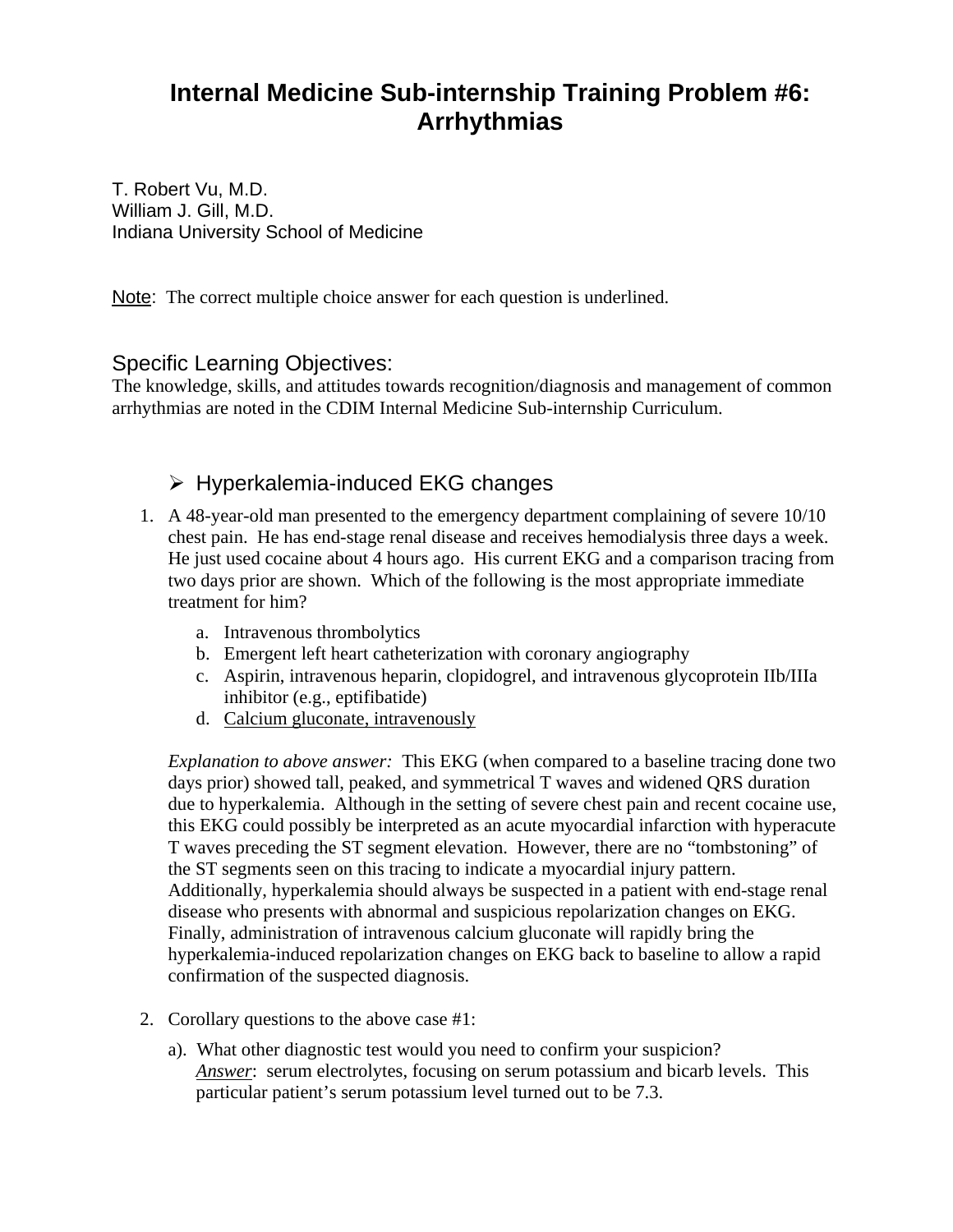b). Describe, in progressive stages, the EKG changes one would see with untreated, severe hyperkalemia. Are any seen here on this tracing? *Answer:* 

*i*) Tall, peaked, symmetrical T waves (seen on this tracing), then...

*ii)* PR interval and QRS duration both lengthen (the latter is seen on this tracing), then…

*iii*) P wave disappears (not seen), then finally...

*iv)* QRS further widens into "sine wave" pattern (not seen)

- c). What is calcium's mechanism of action in this particular case? *Answer:* calcium protects the myocardium by antagonizing the hyperkalemiainduced depolarization of the resting membrane potential.
- d). What are some of the other useful adjunctive medical therapies for this particular case and their mechanisms of action?

*Answer:* 

*i)* Insulin & glucose (D50) via intravenous injection, or inhaled beta-2 adrenergic agonist. Both therapeutic measures drive potassium into the cells by increasing Na-K-ATPase activity.

*ii)* Sodium polystyrene sulfonate (Kayexalate) acts in the gut as a cation exchange resin, taking up potassium and releasing sodium. *Caution*: This agent is commonly used in combination with sorbitol to enhance fecal elimination; however, a number of cases of colonic necrosis and perforation associated with the administration of these 2 agents have been reported. This colonic risk appears to be highest when these 2 agents are given to post-operative patients.

*iii)* Sodium bicarbonate raises the systemic pH and causes hydrogen ion release from the cells in exchange for potassium movement into the cells to maintain serum electroneutrality.

e). What should be the ultimate therapeutic management plan for this patient's current problem, especially if the above therapeutic measures are unsuccessful? *Answer:* acute hemodialysis.

## References:

Slovis C, Jenkins R. ABC of clinical electrocardiography: Conditions not primarily affecting the heart.[erratum appears in BMJ 2002 Aug 3;325(7358):259]. *BMJ*. 324(7349):1320-3, 2002 Jun.

Gennari FJ. Disorders of potassium homeostasis. Hypokalemia and hyperkalemia. *Critical Care Clinics.* 18(2):273-88, vi, 2002 Apr.

Mahoney BA, Smith WA, Lo DS, Tsoi K, Tonelli M, Clase CM. Emergency interventions for hyperkalaemia. *Cochrane Database of Systematic Reviews.* (2):CD003235, 2005.

Sood MM, Sood AR, Richardson R. Emergency management and commonly encountered outpatient scenarios in patients with hyperkalemia. *Mayo Clinic Proceedings.* 82(12):1553-61, 2007 Dec.

====================================================================

 $\triangleright$  Paroxysmal supraventricular tachycardia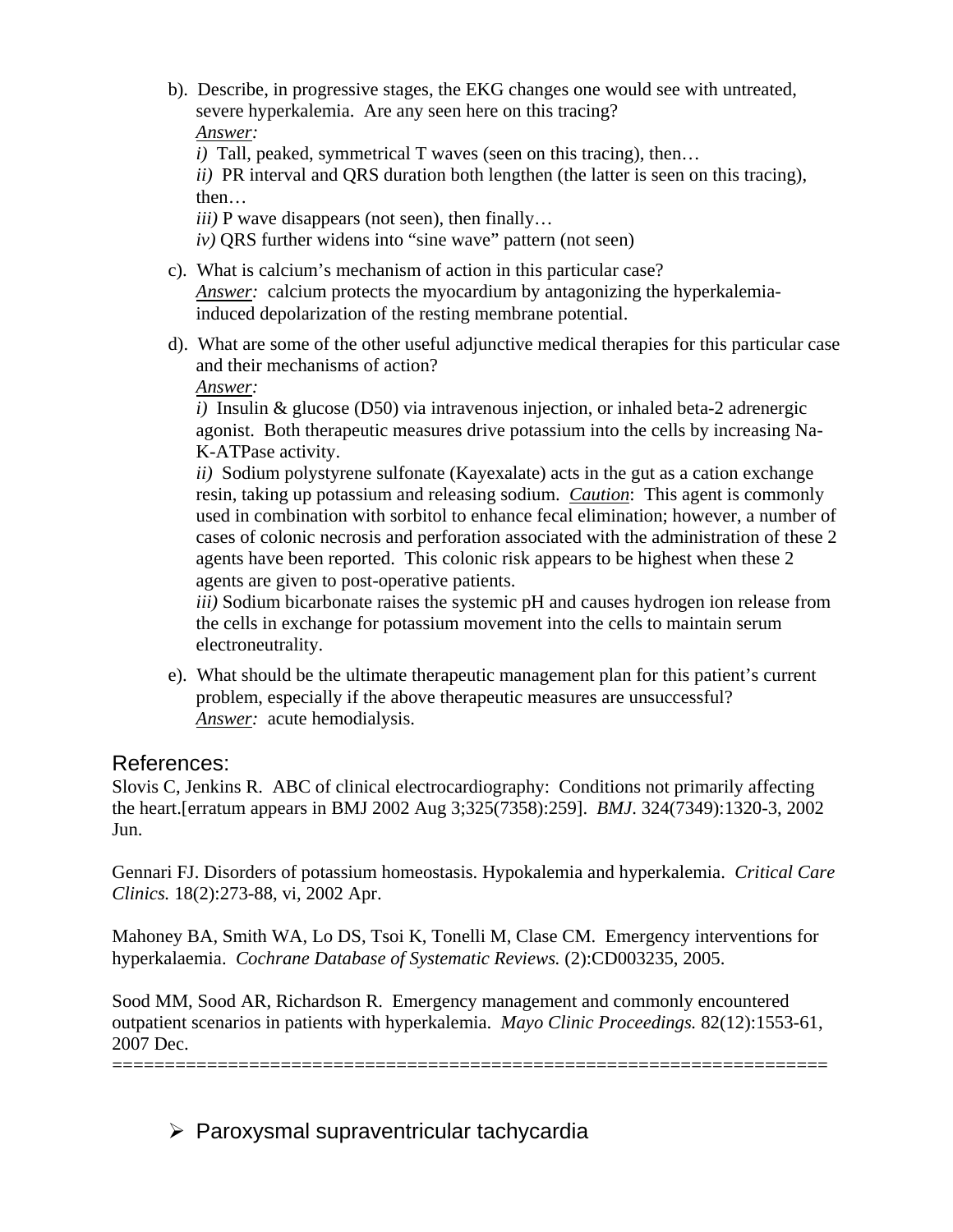- 3. A 22-year-old man without any known coronary artery disease presents with palpitations and anxiety. His blood pressure is 120/72, and he appears relatively comfortable. Which of the following is the most appropriate next step in his care?
	- a. No therapy needed other than reassurance
	- b. Direct current (DC) cardioversion after adequate sedation is achieved
	- c. Digoxin, intravenously
	- d. Carotid sinus massage or Valsalva maneuvers
- 4. Corollary questions to the above case #3:
	- a). What is the rhythm to question #3 above? *Answer:* Paroxysmal supraventricular tachycardia.
	- b). What is the mechanism of this arrhythmia? *Answer*: AV nodal re-entry. A big hint on this tracing is the presence of retrograde P waves indicating impulse conduction up the fast pathway within the AV node in a retrograde fashion.
	- c). If the above therapeutic measure is unsuccessful, what is the next appropriate management step? *Answer:* adenosine, intravenously.

#### References:

Esberger D. Jones S. Morris F. ABC of clinical electrocardiography. Junctional tachycardias. *BMJ.* 324(7338):662-5, 2002 Mar 16.

====================================================================

ACC/AHA/ESC Guidelines for the Management of Patients With Supraventricular Arrhythmias—Executive Summary. *Journal of the American College of Cardiology.*  42(8):1493-531, 2003 Oct 15.

# $\triangleright$  Atrial arrhythmias

- 5. A 70-year-old man with long-standing hypertension presented with symptoms of congestive heart failure including dyspnea on exertion, orthopnea, paroxysmal nocturnal dyspnea, and dependent edema. These symptoms have progressively worsened over the past 3 weeks. He has had no chest pain/discomfort, palpitations, cough, or fever/chills. He never smoked. A recent cholesterol level was 158, and he has no known history of diabetes or coronary artery disease. What is the rhythm?
	- a. Sinus tachycardia
	- b. Multifocal atrial tachycardia (MAT)
	- c. Atrial flutter with 3:1 AV conduction
	- d. Atrial flutter with 2:1 AV conduction
	- e. Atrial fibrillation with rapid ventricular response

*Explanation to above answer:* This tracing shows classic "sawtooth" flutter waves in a 2:1 AV conduction ratio such that the atrial rate is 300 bpm while the ventricular rate is 150 bpm. This rhythm is very regular and, therefore, cannot be MAT or atrial fibrillation.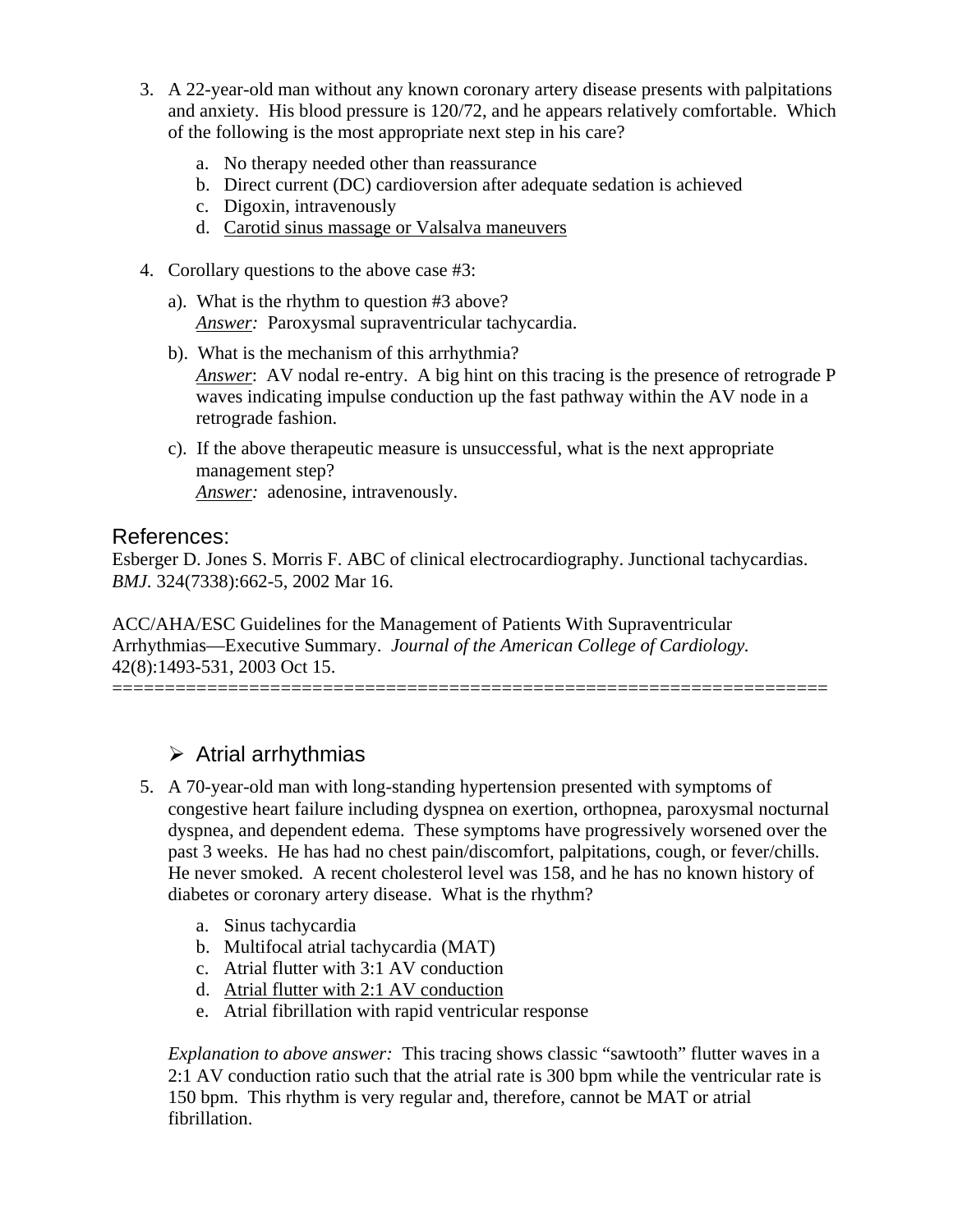- 6. For the patient in question #5 above, which of the following is the most likely cause of his congestive heart failure?
	- a. Viral cardiomyopathy
	- b. Tachycardia-induced cardiomyopathy
	- c. Toxin-mediated cardiomyopathy (e.g., alcohol/cocaine/adriamycin)
	- d. Ischemic cardiomyopathy
- 7. This electrocardiogram was obtained from a 68-year-old man who presented with dyspnea and palpitations. He has a long history of hypertension and mild congestive heart failure (LV systolic dysfunction). His current blood pressure is 150/90. Physical examination reveals no JVD, an irregularly irregular cardiac rhythm with no audible third heart sound, and clear lungs. All of the following are appropriate management options for this rhythm EXCEPT:
	- a. Digoxin
	- b. Diltiazem
	- c. Verapamil
	- d. Nifedipine
	- e. Metoprolol

*Explanation to above answer:* This EKG shows atrial fibrillation with rapid ventricular response in a patient who is hemodynamically stable and is not in overt CHF. All of the listed medications effectively block AV nodal conduction to control heart rate except nifedipine.

- 8. This rhythm strip was obtained from a 71-year-old man with COPD who presented with severe dyspnea and palpitations. Physical examination revealed labored breathing with bilateral expiratory wheezing and tachycardia. Which of the following is the most appropriate therapy?
	- a. Beta blockade
	- b. Adenosine, intravenously
	- c. Beta-2 adrenergic agonist, inhaled
	- d. Direct current (DC) cardioversion
	- e. Heparin, intravenously

*Explanation to above answer:* The rhythm in this case is multifocal atrial tachycardia (MAT). Therapy should be directed towards any underlying condition that may predispose to MAT such as lung or cardiac disease, hypokalemia, and hypomagnesemia. In this particular patient's case, his COPD precipitated the MAT and therapy should be directed at reversing his acute airways obstruction. Heart rate control with either verapamil or beta-blockers should only be considered when the rapid ventricular response worsens myocardial ischemia, heart failure, or oxygenation.

- 9. Corollary question to above case #8:
	- a). If the rate was less than 100 bpm, what is the rhythm then called? *Answer:* wandering atrial pacemaker

#### References: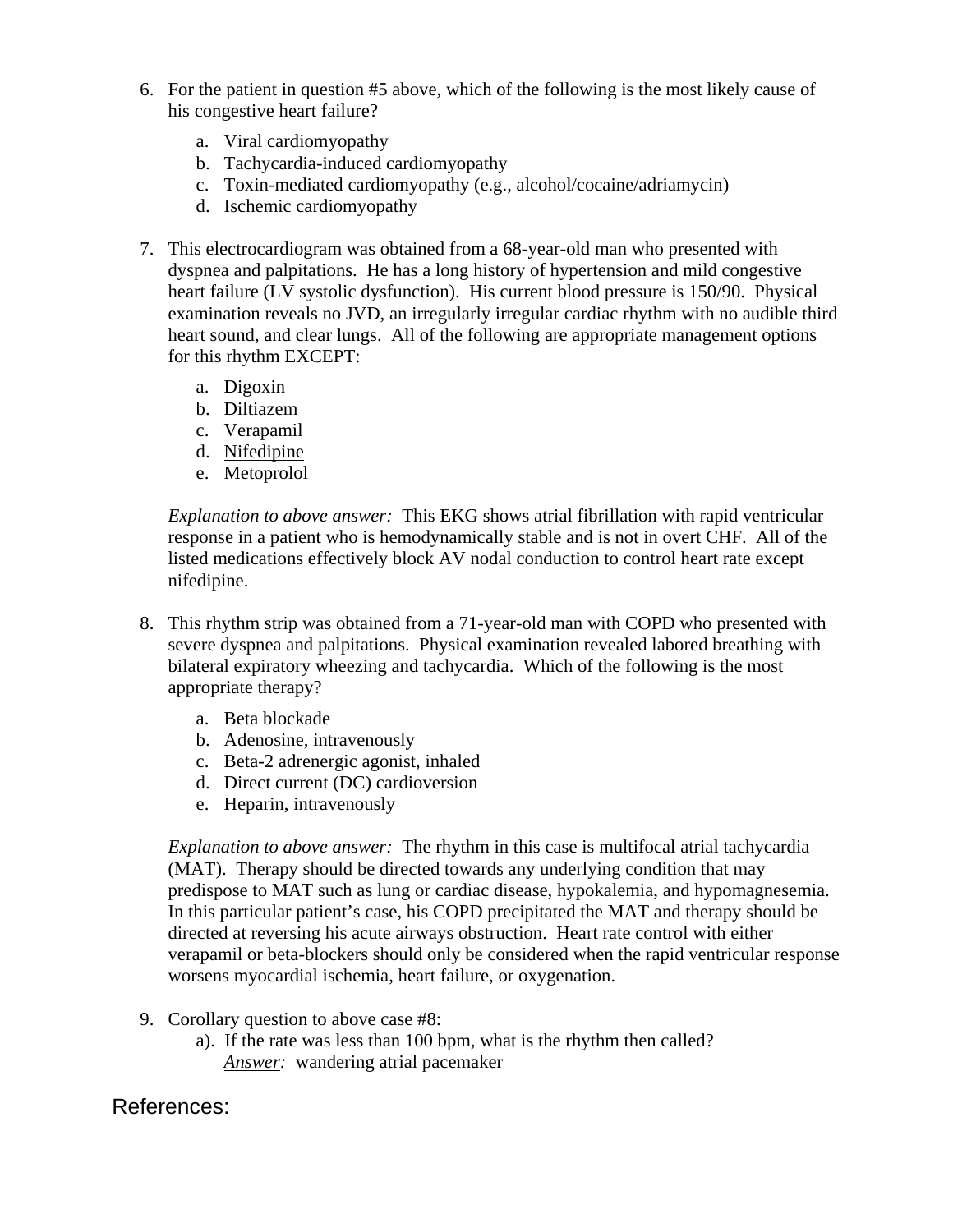Goodacre S. Irons R. ABC of clinical electrocardiography: Atrial arrhythmias.[erratum appears in BMJ 2002 Apr 27;324(7344):1002]. *BMJ.* 324(7337):594-7, 2002 Mar 9.

Umana E, Solares CA, Alpert MA. Tachycardia-induced cardiomyopathy. *Am J Med* 2003 Jan;114(1):51-55.

ACC/AHA/ESC Guidelines for the Management of Patients With Supraventricular Arrhythmias—Executive Summary. *Journal of the American College of Cardiology.* 42(8):1493-531, 2003 Oct 15.

ACC/AHA/ESC 2006 Guidelines for the Management of Patients With Atrial Fibrillation— Executive Summary. *Journal of the American College of Cardiology.* 48(4):854-906, 2006 Aug 15.

====================================================================

 $\triangleright$  Drug-induced QT prolongation with resultant torsades de pointes

- 10. All of the following medications could most likely be responsible for the marked prolongation of the QT interval in this 48 year-old woman EXCEPT:
	- a. Azithromycin
	- b. Amiodarone
	- c. Itraconazole
	- d. Calcium
	- e. Amitriptyline

*Explanation to above answer:* This tracing shows a markedly prolonged QT. In fact, there are very prominent U waves on this tracing which should also be counted as part of the QT interval. In general, if the U wave is large (at least 25-50% or more of the height of the T wave), then the measurement of the QT interval should include the U wave. All of the agents listed above, with the exception of calcium, are well-known to prolong the QT interval.

- 11. This rhythm strip is taken later from the patient in question #10 above. What is the most appropriate next management step?
	- a. Amiodarone, intravenously
	- b. Lidocaine, intravenously
	- c. Precordial thump
	- d. No therapy required. This represents artifact.
	- e. Magnesium, intravenously

*Explanation to above answer:* This rhythm strip shows the classic polymorphic VT called torsades de pointes—therapy for which should be intravenous magnesium. Patients with abnormally prolonged QT interval are predisposed to this type of arrhythmia. Other therapeutic alternatives for torsades include isoproterenol and cardiac pacing.

#### References: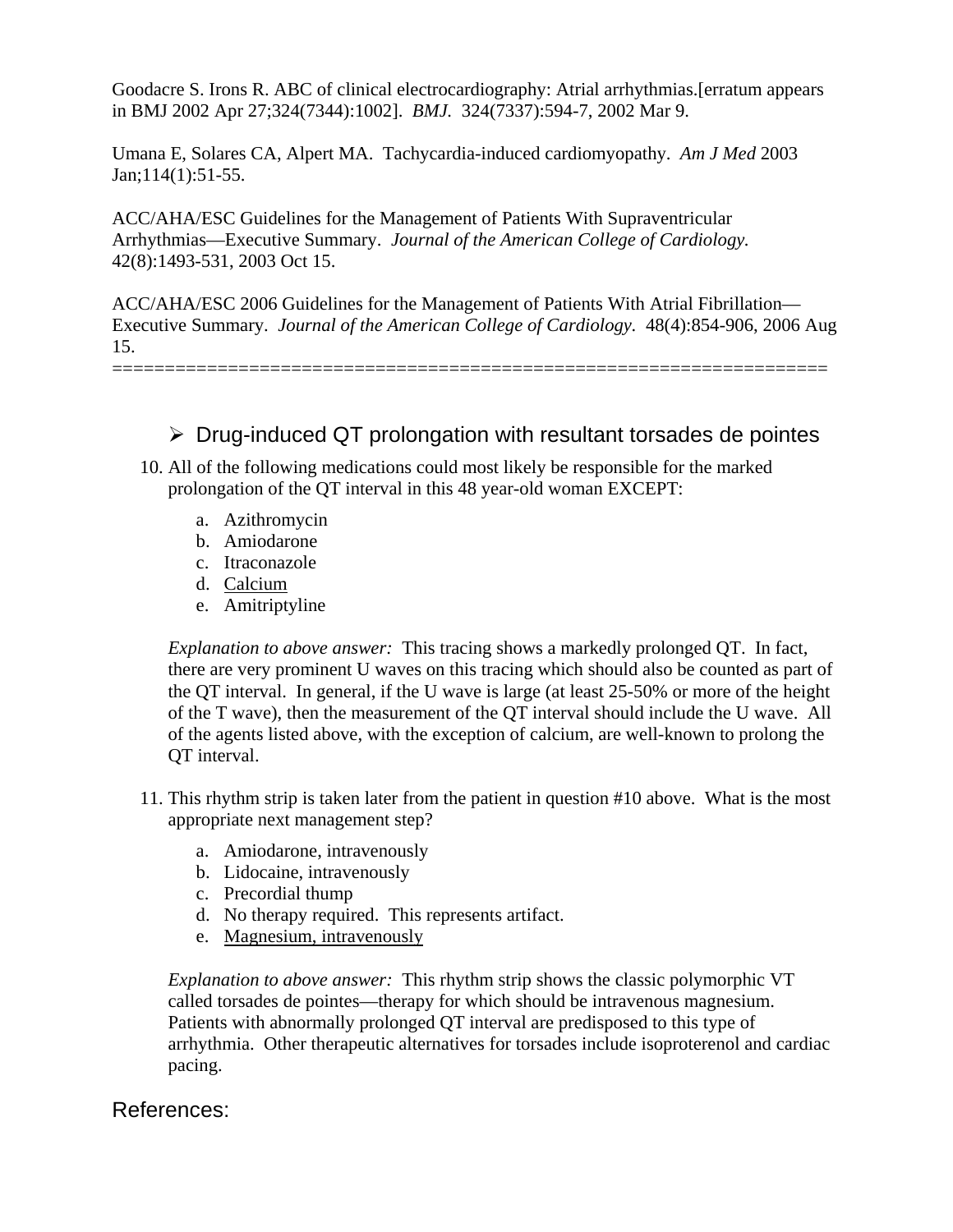Gupta A, Lawrence AT, Krishnan K, Kavinsky CJ, Trohman RG. Current concepts in the mechanisms and management of drug-induced QT prolongation and torsade de pointes. *American Heart Journal.* 153(6):891-9, 2007 Jun.

Al-Khatib SM. LaPointe NM. Kramer JM. Califf RM. What clinicians should know about the QT interval.[comment][erratum appears in JAMA. 2003 Sep 10;290(10):1318]. *JAMA.*  289(16):2120-7, 2003 Apr 23-30.

Roden DM. A practical approach to torsade de pointes. *Clinical Cardiology.* 20(3):285-90, 1997 Mar.

====================================================================

#### $\triangleright$  Atrioventricular blocks

- 12. A 66-year-old woman presents to the emergency department with an orbital blow-out fracture following a syncopal episode on her stairs at home. This is her  $3<sup>rd</sup>$  syncopal episode in the last two weeks. This electrocardiogram was obtained. What is the underlying rhythm?
	- a. Sinus bradycardia with  $1<sup>st</sup>$  degree atrioventricular block and occasional premature atrial complexes
	- b. Sinus bradycardia with  $2<sup>nd</sup>$  degree atrioventricular block, Mobitz type I (Wenckebach)
	- c. Sinus bradycardia with  $2<sup>nd</sup>$  degree atrioventricular block, Mobitz type II
	- d. Third-degree atrioventricular block (complete heart block with AV dissociation)
	- e. Junctional rhythm
- 13. Corollary question to above case # 12:
	- a). What is the most appropriate next management step? *Answer:* pacemaker insertion
- 14. A 58-year-old male veteran with a long history of tobacco use as well as hypertension that has been difficult to control. He is now on diltiazem, metoprolol, and hydrochlorothiazide with improvement in his blood pressure which was measured as 144/78 today in your clinic. On cardiac auscultation, you hear dropped beats periodically and so you obtain this electrocardiogram. What is the rhythm?
	- a. Sinus bradycardia with non-conducted PAC's
	- b. Sinus bradycardia with  $2^{nd}$  degree atrioventricular block, Mobitz type I (Wenckebach)
	- c. Sinus bradycardia with  $2<sup>nd</sup>$  degree atrioventricular block, Mobitz type II
	- d. Third-degree atrioventricular block (complete heart block with AV dissociation)
	- e. Sinus bradycardia with sinus arrhythmia
- 15. What's the most appropriate next step in the treatment of this patient in question #14?
	- a. Avoid caffeine and other stimulants
	- b. Refer to electrophysiologist to urgently place a pacemaker
	- c. Reduce the dose of his diltiazem and/or metoprolol
	- d. No treatment necessary; this is sinus arrhythmia which is a normal variant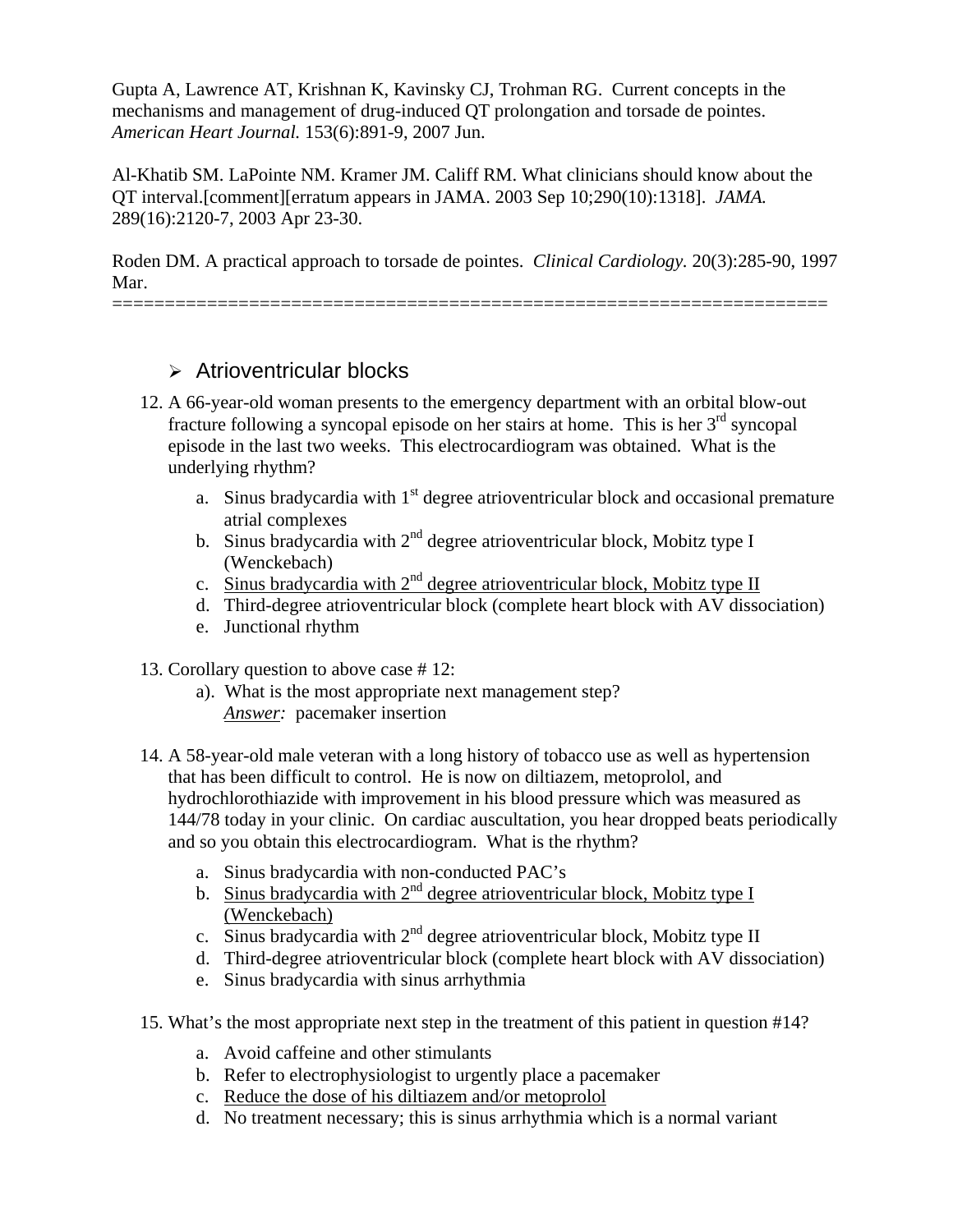- 16. A 60-year-old man presents to your office complaining of feeling excessively fatigued, worsening dyspnea on exertion, and lightheadedness over the past several days. He has a long-standing history of severe ischemic cardiomyopathy. His blood pressure today is 100/60 and has bibasilar crackles on lung auscultation. You obtained this electrocardiogram. Which of the following is the best treatment for his symptoms?
	- a. Dual chamber permanent pacemaker
	- b. Carvedilol 3.125mg PO BID after euvolemic state has been achieved
	- c. Increase in furosemide dose to achieve euvolemia
	- d. Increase ACE inhibitor dose
	- e. Decrease ACE inhibitor dose

*Explanation to above answer:* The rhythm for question #16 above is complete heart block with obvious AV dissociation and therefore requires permanent pacemaker implantation.

#### References:

Mangrum JM. DiMarco JP. The evaluation and management of bradycardia. *New England Journal of Medicine.* 342(10):703-9, 2000 Mar 9.

ACC/AHA/HRS 2008 Guidelines for Device-Based Therapy of Cardiac Rhythm Abnormalities: Executive Summary. *J Am Coll Cardiol*, 2008; 51:2085-2105.

====================================================================

## $\triangleright$  Ventricular tachycardia

- 17. A 67-year-old woman has known coronary artery disease with a prior myocardial infarction. She presented with chest pain, dyspnea, and palpitations. She is in mild discomfort. Her blood pressure is 115/60. What is this rhythm?
	- a. Ventricular tachycardia
	- b. Pre-excited supraventricular tachycardia (such as one with WPW may have)
	- c. Supraventricular tachycardia with aberrancy
	- d. None of the above
- 18. In the above patient's case (question #17), what is the most appropriate next step in management?
	- a. Amiodarone, intravenously
	- b. Lidocaine, intravenously
	- c. Adenosine, intravenously
	- d. Direct current (DC) cardioversion
- 19. Corollary question to above case # 17:
	- a). What would be the most appropriate management step if this patient's blood pressure was 80/40?

*Answer:* Direct current (DC) cardioversion, since this patient is now hemodynamically unstable.

#### References: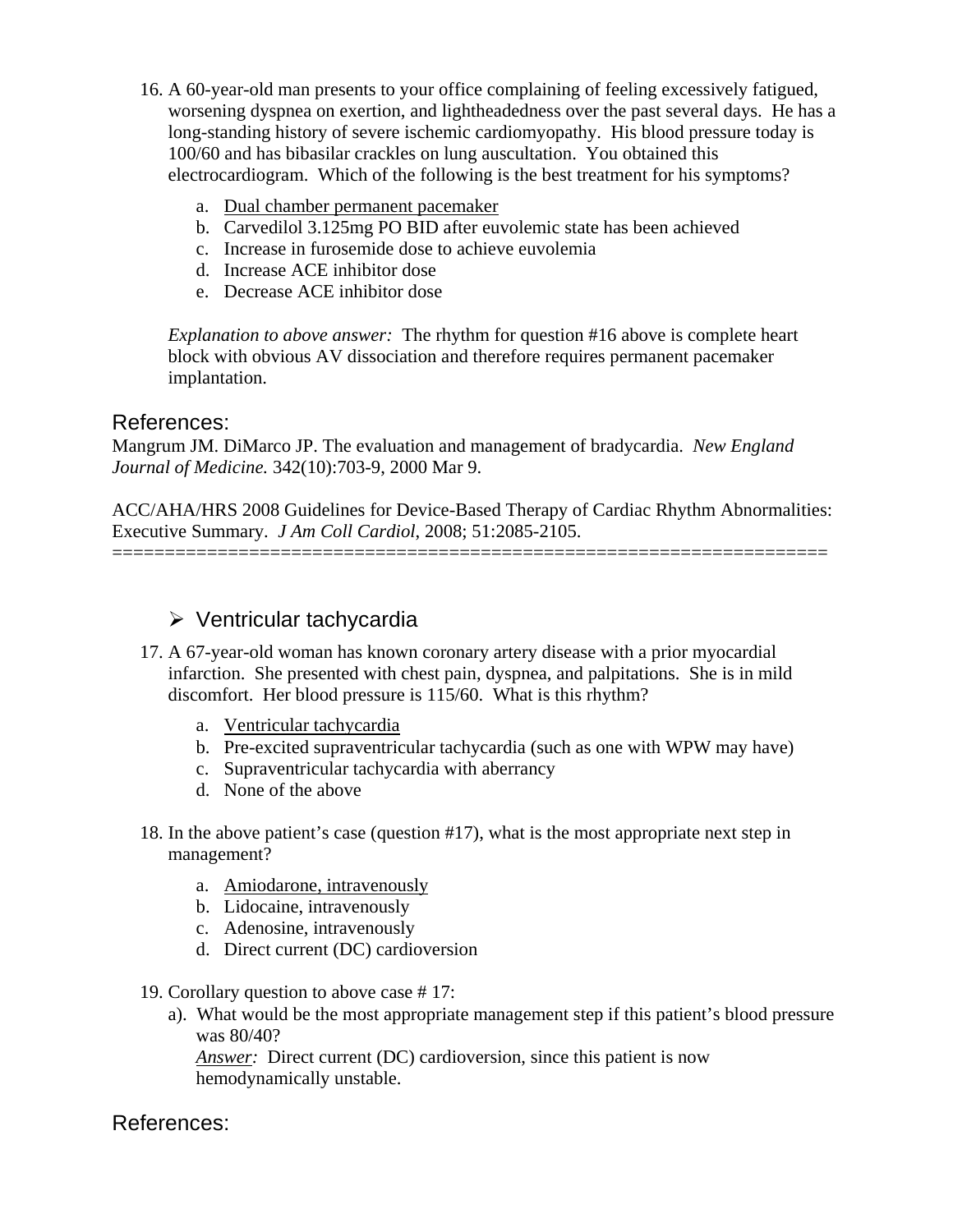Edhouse J. Morris F. ABC of clinical electrocardiography: Broad complex tachycardia-Part I  *BMJ*. 324(7339):719-722, 2002 Mar 23.

Edhouse J. Morris F. ABC of clinical electrocardiography: Broad complex tachycardia-Part II. *BMJ.* 324(7340):776-9, 2002 Mar 30.

ACC/AHA/ESC 2006 Guidelines for Management of Patients With Ventricular Arrhythmias and the Prevention of Sudden Cardiac Death—Executive Summary. *J Am Coll Cardiol*, 2006; 48:1064-1108.

ACC/AHA/HRS 2008 Guidelines for Device-Based Therapy of Cardiac Rhythm Abnormalities: Executive Summary. *J Am Coll Cardiol*, 2008; 51:2085-2105.

Rajawat YS. et al. Interactions of antiarrhythmic drugs and implantable devices in controlling ventricular tachycardia and fibrillation. *Current Cardiology Reports.* 4(5):434-40, 2002 Sep. ====================================================================

# $\triangleright$  Acute ST-elevation myocardial infarction

- 20. A 41-year-old man presented to the emergency department with severe chest pain, dyspnea, nausea, and diaphoresis—these symptoms began 2 hours ago while he was eating dinner. His past medical history is unremarkable. You obtain the following electrocardiogram. In addition to aspirin and intravenous heparin, what is the most appropriate next step in management?
	- a. Administer intravenous glycoprotein IIb/IIIa inhibitor (e.g., eptifibatide) with heart catheterization planned for the morning or sooner if you cannot get him pain-free in 60-90 minutes
	- b. Administer intravenous thrombolytic therapy (e.g., tenectaplase)
	- c. Administer clopidogrel (Plavix) and intravenous nitroglycerin, followed by admission to the coronary care unit. This is electrocardiogram shows a left bundle branch block which precludes electrocardiographic diagnosis of acute myocardial injury
	- d. Insert a transvenous pacemaker immediately for  $3<sup>rd</sup>$  degree atrioventricular block (complete heart block with AV dissociation)

*Explanation to above answer:* This tracing demonstrates an acute infero-lateral wall STelevation myocardial infarction with reciprocal ST segment depression; this condition requires immediate reperfusion therapy. The patient has an unremarkable past medical history and did not have any contraindications to thrombolytic therapy. Administering a glycoprotein IIb/IIIa inhibitor and waiting 60-90 minutes for pain to resolve is not appropriate. Primary PCI (percutaneous coronary intervention) would be the preferred reperfusion therapy (over thrombolytic therapy) if this patient had presented to a facility with capability for expert and prompt intervention (prompt = within 90 minutes of first medical contact).

#### References:

Morris F. Brady WJ. ABC of clinical electrocardiography: Acute myocardial infarction-Part I. *BMJ.* 324(7341):831-4, 2002 Apr 6.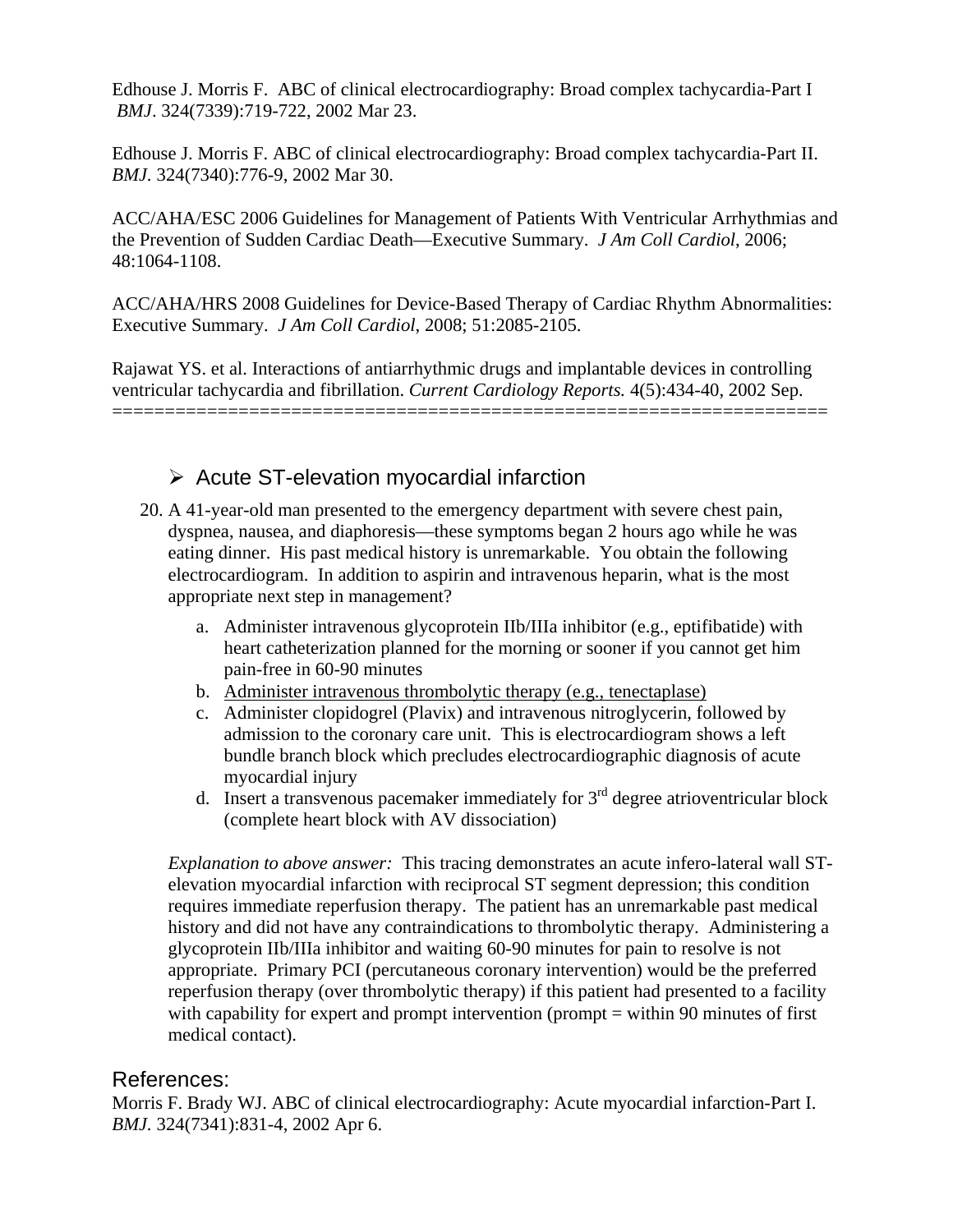Edhouse J. Brady WJ. Morris F. ABC of clinical electrocardiography: Acute myocardial infarction-Part II. *BMJ.* 324(7343):963-6, 2002 Apr 20.

2007 Focused Update of the ACC/AHA 2004 Guidelines for the Management of Patients With ST-Elevation Myocardial Infarction. *J Am Coll Cardiol*, 2008; 51:210-247. ====================================================================

# $\triangleright$  Acute pericarditis

- 21. A 68-year-old man who underwent surgical resection for esophageal cancer and now presents with severe chest pain. He appears acutely ill. His heart rate is 132/minute and blood pressure is 90/70. He has prominent elevation of his jugular venous pressure and is severely dyspneic and orthopneic. Which of the following is indicated next?
	- a. Tenectaplase (intravenous thrombolytic therapy), aspirin, and intravenous heparin
	- b. Enoxaparin in combination with eptifibatide prior to going emergently to the heart catheterization lab
	- c. Aspirin, clopidogrel (Plavix), intravenous heparin, and eptifibatide prior to going emergently to the heart catheterization lab
	- d. Aspirin, intravenous heparin, abciximab (Reopro) prior to going emergently to the cardiac catheterization lab
	- e. None of the above

*Explanation to above answer:* This particular patient had purulent pericarditis from his esophageal cancer resection. Any thrombolytic, anticoagulant, or anti-platelet therapy that can increase risk of bleeding (and therefore hemorrhagic tamponade) is strictly contraindicated.

Note the typical EKG features: depressed PR segment (or more generally, PR segment deviations opposite to P wave polarity), diffuse ST segment elevation, and sinus tachycardia.

#### References:

Imazio M, Trinchero R. Triage and management of acute pericarditis. *Int J Cardiol* 2007; 118:286.

Lange RA, Hillis LD. Clinical practice. Acute pericarditis. *N Engl J Med* 2004; 351:2195.

Maisch B, Seferovic PM, Ristic AD, et al. Guidelines on the diagnosis and management of pericardial diseases executive summary; The Task force on the diagnosis and management of pericardial diseases of the European Society of Cardiology. *Eur Heart J* 2004; 25:587.

Aikat S. Ghaffari S. A review of pericardial diseases: clinical, ECG and hemodynamic features and management. *Cleveland Clinic Journal of Medicine.* 67(12):903-14, 2000 Dec. ====================================================================

 $\triangleright$  Acute pulmonary thromboembolus with right ventricular strain pattern on EKG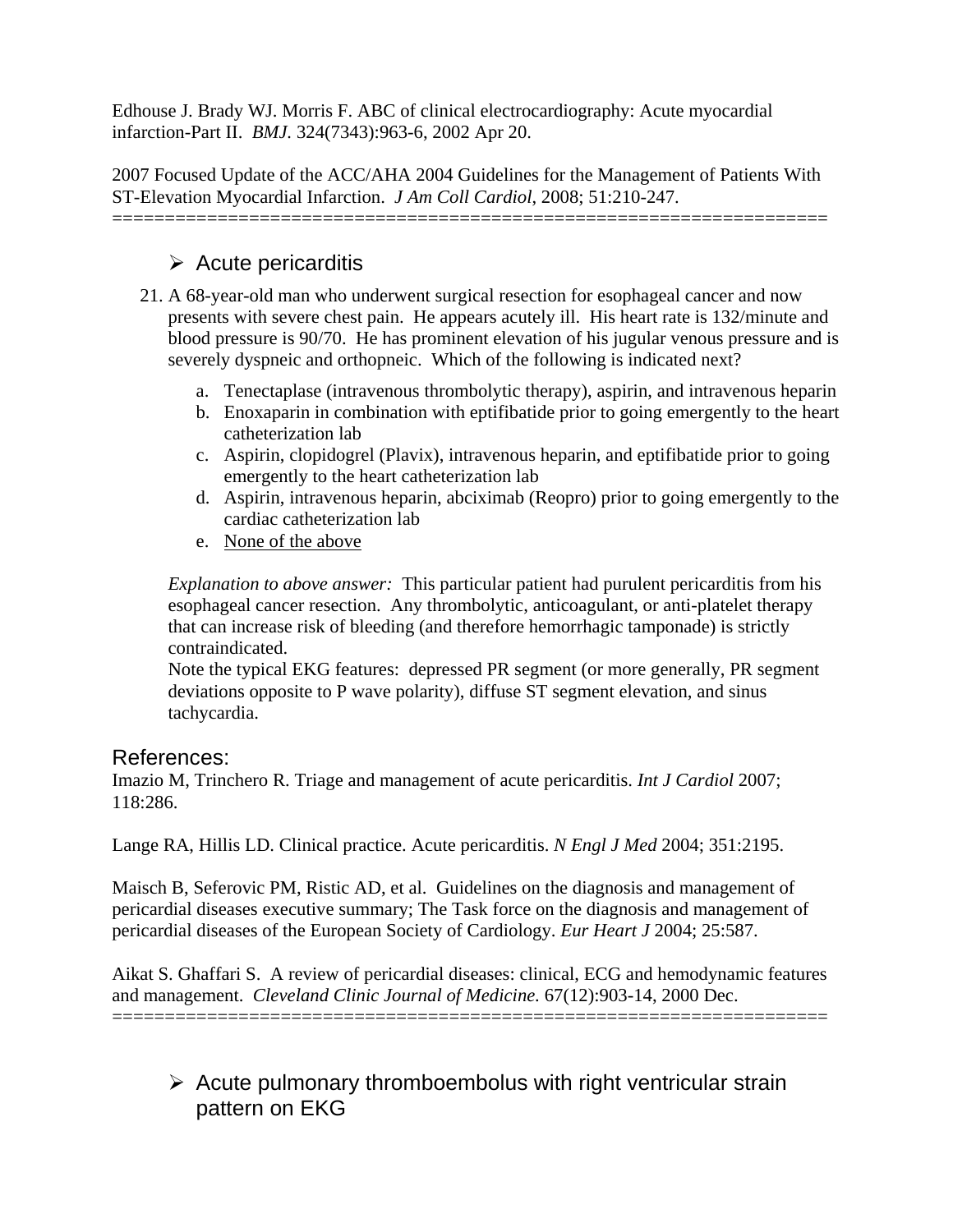- 22. A 31-year-old woman with fibromyalgia developed sudden onset of chest pain which awakened her from sleep. She also developed concomitant dyspnea and appears very anxious when you meet her 45 minutes later in the emergency department. She is a nonsmoker and does not take birth control pills. Of note, she severely sprained her ankle about 2 weeks ago and has been using crutches. Her heart rate is as shown, and her blood pressure is 80/60. What is the most likely diagnosis?
	- a. Acute ST-elevation myocardial infarction
	- b. Acute pulmonary thromboembolism
	- c. Acute non-ST-elevation myocardial infarction
	- d. Cardiac tamponade from pericarditis
	- e. Anxiety/panic attack
- 23. Corollary questions to above case #22:
	- a). What causes the classic S1, Q3, T3 pattern seen on EKG of a patient who presents with an acute pulmonary thromboembolus? *Answer:* If the thromboembolus is large and causes obstruction of the pulmonary artery, then acute right ventricular strain with dilation will likely result which, in turn, causes a rightward shift of the QRS axis—manisfesting as the S1, Q3, T3 pattern seen on EKG.
	- b). If the thromboembolus is only a small one that occludes more distally in the pulmonary arterial tree (i.e., segmental or even subsegmental branch), what is a more common EKG finding in these cases? *Answer:* Sinus tachycardia, or even a normal EKG.

#### References:

Harrigan RA. Jones K. ABC of clinical electrocardiography. Conditions affecting the right side of the heart. *BMJ.* 324(7347):1201-4, 2002 May 18.

====================================================================

## **General References:**

ACC/AHA/HRS 2008 Guidelines for Device-Based Therapy of Cardiac Rhythm Abnormalities: Executive Summary. *J Am Coll Cardiol*, 2008; 51:2085-2105.

ACC/AHA/ESC 2006 Guidelines for Management of Patients With Ventricular Arrhythmias and the Prevention of Sudden Cardiac Death—Executive Summary. *J Am Coll Cardiol*, 2006; 48:1064-1108.

ACC/AHA/ESC Guidelines for the Management of Patients With Supraventricular Arrhythmias—Executive Summary. *Journal of the American College of Cardiology.*  42(8):1493-531, 2003 Oct 15.

2007 Focused Update of the ACC/AHA 2004 Guidelines for the Management of Patients With ST-Elevation Myocardial Infarction. *J Am Coll Cardiol*, 2008; 51:210-247.

ACC/AHA 2007 Guidelines for the Management of Patients With Unstable Angina/Non–ST-Elevation Myocardial Infarction—Executive Summary. *J Am Coll Cardiol*, 2007; 50:652-726.